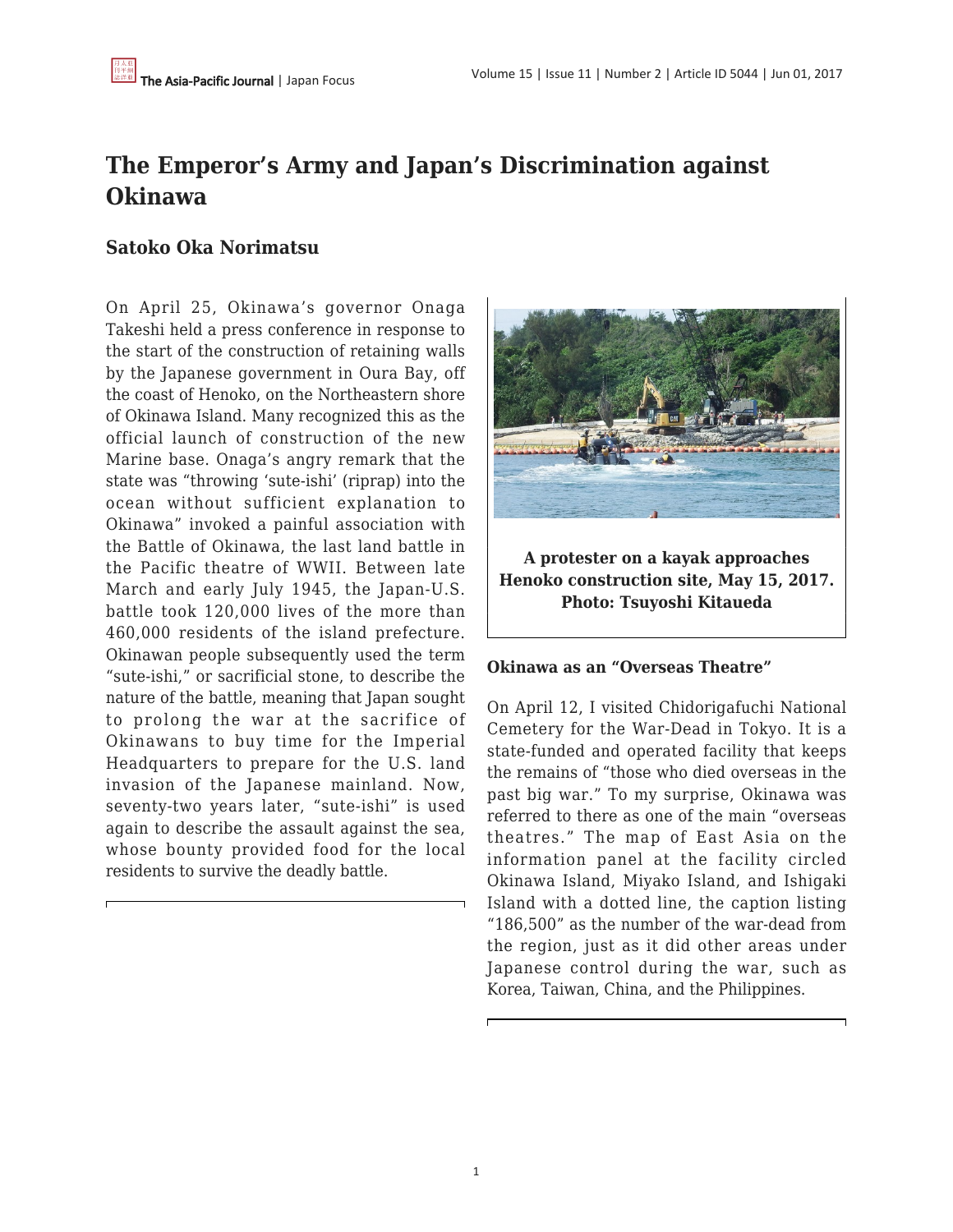



**Information slate at Chidorigafuchi National Cemetery. Photo by Satoko Oka Norimatsu**

During the war, Japan, which had forcefully annexed the Ryukyu Kingdom in 1879, blatantly sacrificed Okinawa in an abortive attempt to protect the mainland. Astonishingly, the national cemetery that mourns the Japanese war-dead openly declares that those who perished in the Battle of Okinawa had died in "kaigai", that is overseas, beyond Japan's shores.



**"Sazare-ishi" at the Chidorigafuchi Cemetery. Photo: Satoko Oka Norimatsu** 

As I strolled around the premises of Chidorigafuchi Cemetery, which, unlike Yasukuni Shrine, is supposed to be a religionfree facility to mourn the war-dead, I noticed its association with the Emperor everywhere. Rokkakudo, a hexagonal structure, keeps the remains "representative of each overseas theatre," in an urn deigned by the Showa Emperor (Hirohito)." At Maeya, a covered area where visitors place flowers to commemorate those who died, photographs showed Imperial Family members visiting the facility. On the sides of the courtyard two monuments were engraved with waka poems, one by former Emperor Hirohito, the commander-in-chief of the Empire's armed forces up until the end of the war, and the other by current emperor Akihito. In front of the visitor's rest house stands a "sazare-ishi," a term which appears in the Japanese national anthem Kimigayo: small stones that became a boulder over many years,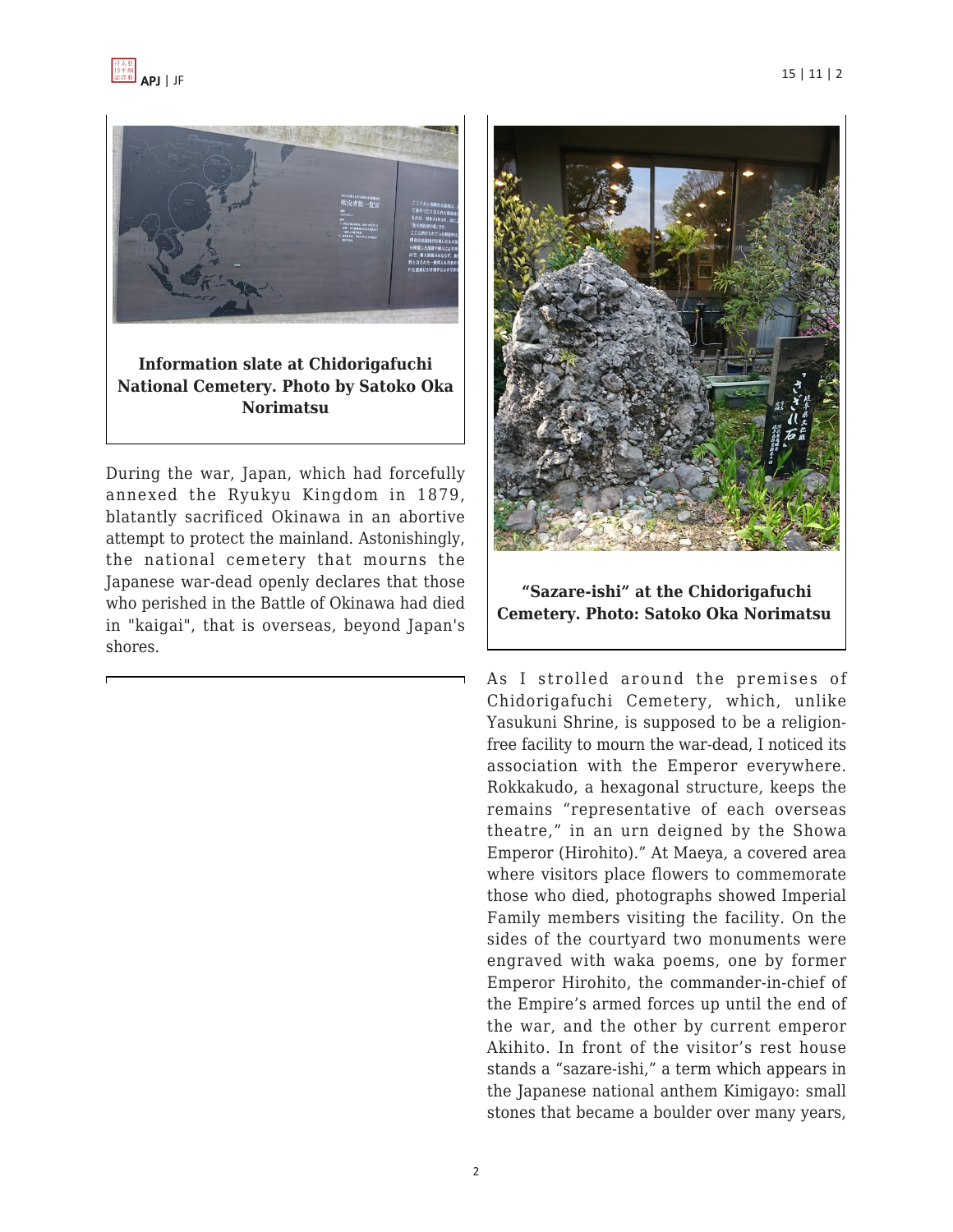symbolizing the wish for longevity of the emperor's reign. There was even a Hirohito calendar hung on the wall inside the rest house. The number of war-dead described at the facility is in accord with the Japanese government's official numbers – 3.1 million war-dead, of which 2.4 million (2.1 million military and .3 million civilians) are said to have died overseas, and these numbers only refer to Japanese deaths. Overall, the Cemetery offers no critical reflection on the war that killed tens of millions of people across the Asia-Pacific in the name of the Emperor.

The Japanese government is again attempting to turn the Ryukyuan chain of islands, which the Emperor-oriented national war memorial presents as an "overseas theatre," into new battlefields by building more U.S. military installations and Japan's Self-Defense Forces bases. The Japanese government continues to deny the wartime barbaric acts of the Emperor's Army such as the killing of Okinawan civilians and enslavement of tens of thousands of girls and women across Asia as sex slaves, airbrushing those histories from school textbooks. Recently, government leaders, including Prime Minister Abe Shinzo and Defense Minister Inada Tomomi, endorsed the Imperial Rescript on Education, emblematic of Japan's imperial advance. Can there be any assurance that the troops dispatched by such a government will not act again as the Emperor's Army did during the war? I doubt it, especially in light of the recent case of Miyakojima City assembly member Ishimine Kaori, a leader of the opposition against the government's plan to deploy seven to eight hundred Ground SDF troops on the small island between Okinawa and Taiwan, who became a target of fierce right-wing harassment merely for expressing her fear of military sex crimes. Such fears are not unfounded, given the high incidence of SDF sexual crimes and sexual harassments. But Ishimine has been under intense attack for "defamation" of the SDF by those who regard the SDF as sacred and any criticism of it unacceptable.

May 3, 2017 marks the  $70<sup>th</sup>$  anniversary of the enactment of Japan's post-war constitution. Emperor Hirohito, who remained on the throne but was prohibited from exerting any political power under the new constitution, engaged in an unconstitutional act in September of the same year by offering Okinawa to the United States. Hirohito told General Douglas MacArthur through his aide that he hoped that the United States "will continue the military occupation of Okinawa and other islands of the Ryukyus." He suggested that continued U.S. military rule should be "based on the fiction of a long-term lease--25 to 50 years or more--with residual sovereignty retained in Japan."

### **4.28, the Day of Humiliation**

On April 28, 1952, when the San Francisco Peace Treaty took effect, it left Okinawa under U.S. military rule just as Hirohito had proposed. Sixty-five years later, while the U.S. military base concentration continued in Okinawa, a former Marine, then an employee of U.S. Air Force Kadena Base, sexually assaulted and killed a 20-year old Okinawan woman and abandoned her body in Onna Village. Coincidentally, the act occurred on April 28, the day Okinawans commemorate as "the Day of Humiliation," as the Peace Treaty detached Okinawa while the rest of Japan enjoyed post-Occupation independence.



**Site where the body of the rape and**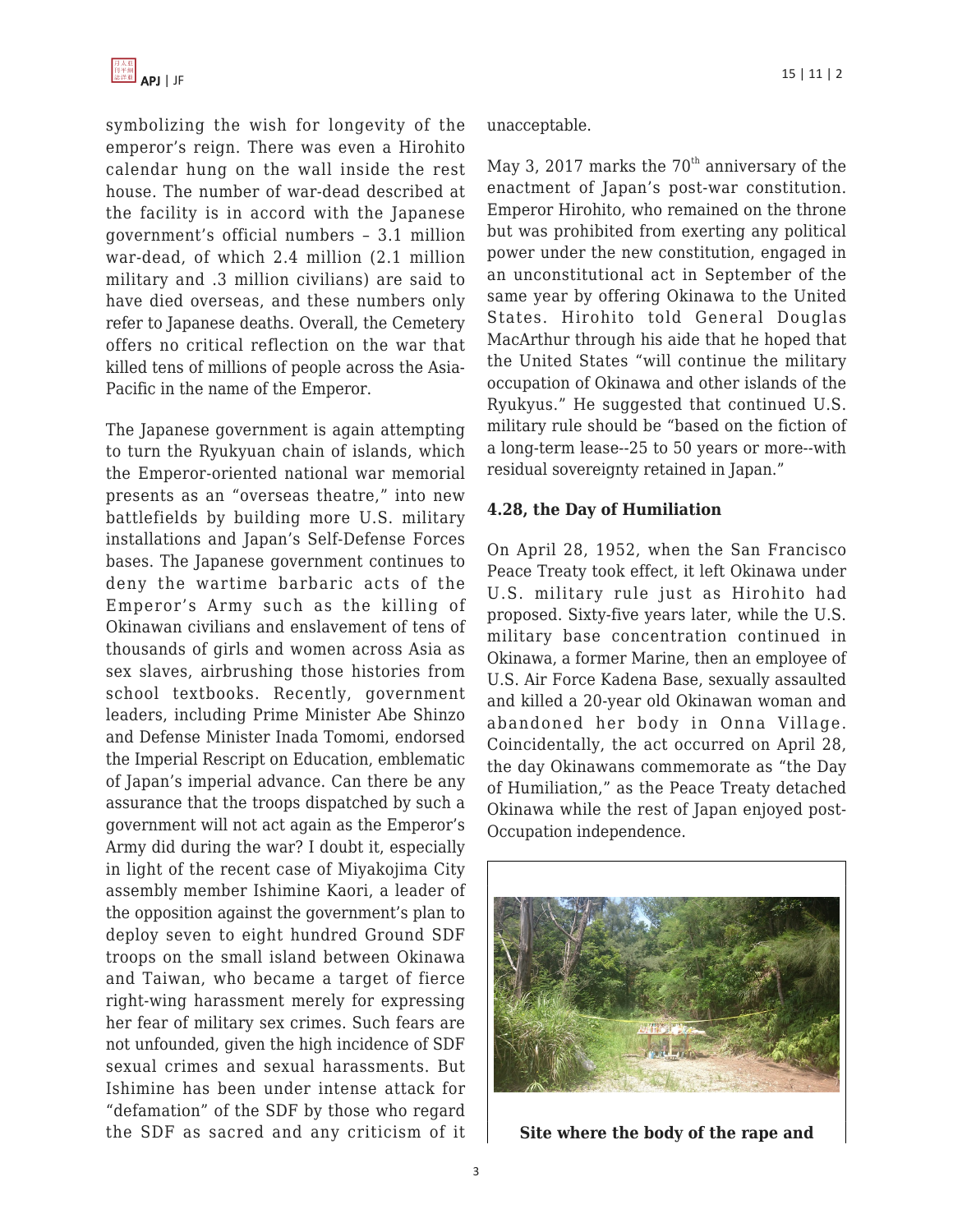### **murder victim was found, Onna Village, Okinawa. Photo: Satoko Oka Norimatsu**

I was asked to address the question of how to overcome the "division" between Okinawa and the Japanese mainland. My answer is that it is the Japanese mainland's exclusive responsibility to "overcome" whatever "division" exists, as it was the Japanese mainland that created the "division" by its various discriminatory colonial policies described above, including the Battle of Okinawa, the post-war occupation, the acceptance of U.S. military occupation from 1952 to 1972, the concentration of U.S. bases, and current war preparations on the Ryukyuan islands. The Japanese mainland can overcome the "division" only by recognizing and ending such discrimination. However, few mainland Japanese seem to think this way.

### **Japanese Colonial Mentality**

On June 19, 2016, sixty-five thousand people gathered at Ounoyama Athletic Field in Naha, Okinawa to mourn the victim of the rapemurder mentioned above. One of the speakers Tamaki Ai, a university student and a young leader of the anti-base movement, called Japanese mainlanders "secondary perpetrators (of the crime)," meaning that the U.S. military presence in Okinawa was a primary cause of the crime but Japan, which allows the overwhelming concentration of bases in Okinawa, shared responsibility. It seemed to me that calling Japanese outside of Okinawa (meaning roughly 99% of the country's population) secondary perpetrators was even too lenient toward the country whose democracy had failed to eliminate discrimination towards Okinawa for over forty years since its reversion to Japan in 1972. To my surprise, however, I later heard that many anti-base activists on the mainland of Japan were critical of Tamaki's remark. Tamaki only pointed out the fact that the Japanese bear responsibility for U.S. base-related crimes by concentrating the overwhelming number of U.S. military bases on Okinawa. Any mainland claim that her criticism might create division between Okinawa and the mainland shows a lack of any sense of responsibility for Okinawa on the part of mainlanders. We Japanese will not even be able to start eliminating our discrimination against Okinawans unless we clearly accept responsibility as victimizers of Okinawa. It is we who created division.

When I hear of such an episode, I think I can understand why so many Japanese cannot accept the justice of the argument for kengai isetsu, or the call for mainland Japan to take responsibility for its own U.S. bases by moving them from Okinawa to where they belong: the mainland. Polls suggest that more than eighty percent of Japanese support the Japan-U.S. Security Treaty (Ampo), under which U.S. military bases in Japan are hosted. Meanwhile, Okinawa bears the burden of seventy percent of U.S. bases in Japan. In Ryukyu Shimpo's survey of Okinawan residents at the end of April 2017 during the days leading up to May  $15^{th}$ , the  $45^{th}$  anniversary of Okinawa's reversion to Japan, seventy percent of respondents stated that the base-hosting burden on Okinawa was unfair. A survey by Okinawa Times found that fifty-four percent of respondents described the excessive basehosting burden on Okinawa as discriminatory. As undesirable as U.S. bases may be anywhere in Japan, if it is not possible to dismantle the Ampo system and eliminate U.S. bases in the foreseeable future (certainly Japan has not done so in the last forty-five years), it is only fair that the mainland host the U.S. bases instead of continuing to force the majority of them on Okinawa.

I realize that many Japanese who reject the kengai isetsu argument do not see themselves as participants in the ongoing Japanese colonialism against Okinawa, just as they refused to face the fact that Japanese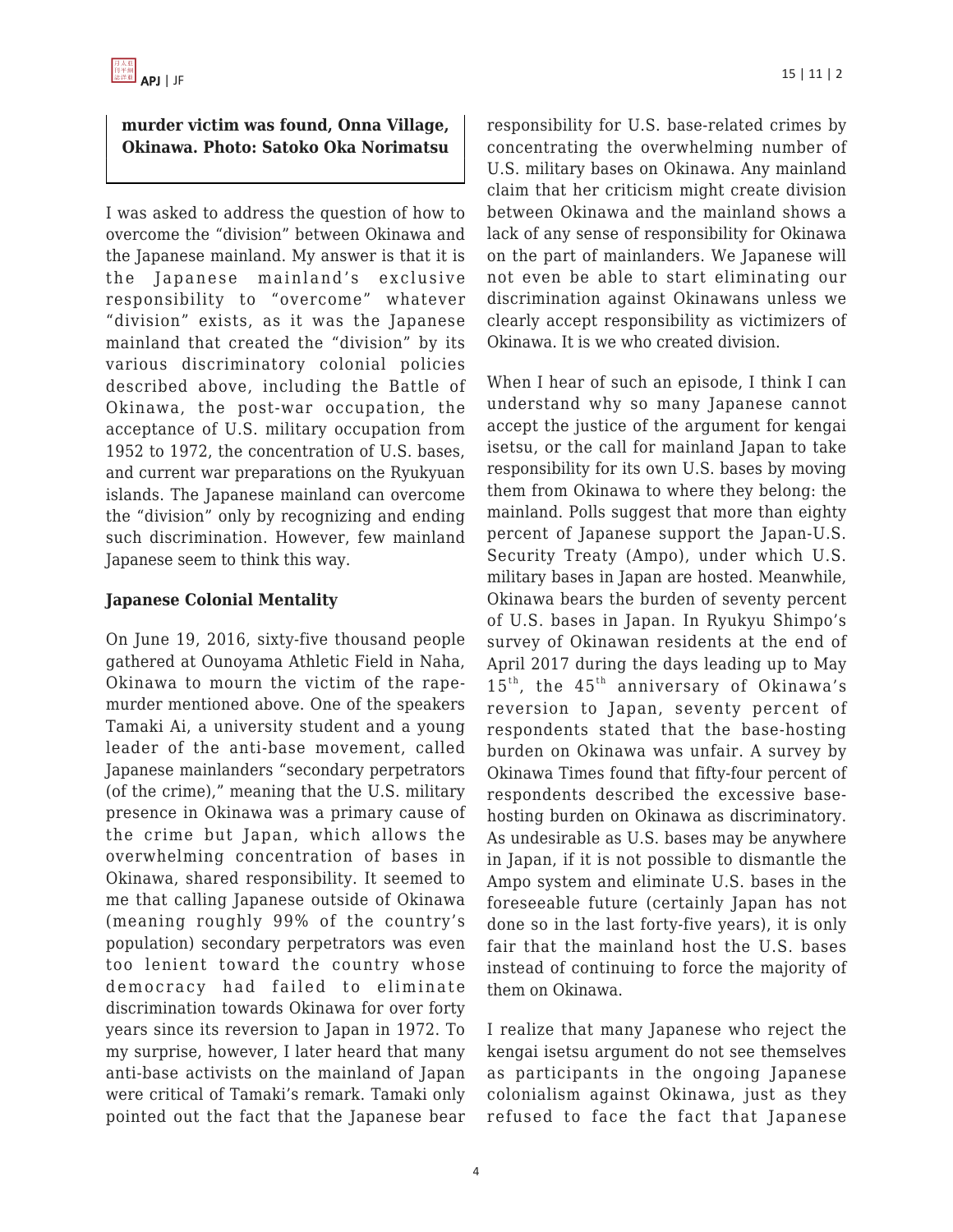

mainlanders are responsible for base-related crimes in Okinawa, as Tamaki Ai rightly pointed out. These perhaps well-meaning Japanese peace activists may argue that they stand in "solidarity" with Okinawan people and do not welcome notions such as kengai isetsu and "Japanese as perpetrators," because they may get in the way of such "solidarity" between Japanese and Okinawans. Is it not the case, however, that solidarity only comes into being gradually as we Japanese succeed in eliminating discrimination, specifically eliminating the overwhelming concentration of bases and their impact from Okinawa? Solidarity is not something that the oppressor imposes on the oppressed. Worse still would be to criticize Okinawan voices that point to such injustice as an attempt to obstruct solidarity; since such action would be an arrogant expression of a colonial mentality

On April 11, I attended a meeting in Tokyo by a group called ["Okinawa no kichi wo hikitoru kai:](https://www.facebook.com/hikitorukaiTokyo/) [Tokyo](https://www.facebook.com/hikitorukaiTokyo/) (Tokyo Association to Take Back Military Bases from Okinawa)." This is one of the groups in the Japanese mainland that aim to decolonize Okinawa by taking back the military bases to where they belong: the mainland. There are such groups in [Osaka,](http://koudo.info/hikitori/index.html) [Fukuoka,](https://firbo.themedia.jp/) [Niigata](http://okinawaniigata.blogspot.ca/), and [Nagasaki](https://firbo.themedia.jp/posts/268050) as well. Many of the members of these groups want to wake up the largely uninterested public on the mainland Japan to forge a nationwide public opinion that will eventually impact policy, leading to reduction and elimination of foreign military bases from Japan.

One mainland Japanese activist who participates in this movement told me that feminist activists often challenge her asking how she would take responsibility for the crime that comes with the military bases if mainland Japan took back the bases from Okinawa. I find such challenges appalling. Whether military sex crimes occur in Okinawa or in mainland Japan, the responsibility lies with all of us Japanese who have been unable to abolish Ampo and eliminate U.S. bases from Japan. Such challenge is tantamount to a claim that responsibility arises only when crimes occur on the mainland but not when they occur in Okinawa. There is great need to spread awareness that mainland Japanese are responsible for the injustice in Okinawa.

April 28 should be the day when we Japanese engrave on our minds our responsibility for letting yet another Okinawan woman be brutally raped and murdered as a result of Japan leaving Okinawa under U.S. military rule on the same day as sixty-five years ago, 1952, when the San Francisco Peace Treaty was enacted and the Ampo Treaty was signed.

This is a revised English version of Satoko Oka Norimatsu's article that appeared in the Okinawan newspaper Ryukyu Shimpo on May 1, 2017, as Part Four of the Five-Part article series called "Bundan wo koete – Ima, hondo kara mitsumeru 4.28 (Beyond Division – Perspectives on April 28 from Japanese Mainland)." The original Japanese version is [here.](http://peacephilosophy.blogspot.ca/2017/05/satoko-oka-norimatsu-in-ryukyu-shimpo.html)

#### Related Articles

Gavan McCormack and Sandi Aritza, [The](https://apjjf.org/2017/02/McCormack.html) [Japanese State versus the People of Okinawa.](https://apjjf.org/2017/02/McCormack.html) [Rolling Arrests and Prolonged and Punitive](https://apjjf.org/2017/02/McCormack.html) **[Detention](https://apjjf.org/2017/02/McCormack.html)** 

[Hideki Yoshikawa and Gavan McCormack,](https://apjjf.org/2016/24/Yoshikawa.html) [Okinawa: NGO Appeal to the United Nations](https://apjjf.org/2016/24/Yoshikawa.html) [and the to US Military and Government Over](https://apjjf.org/2016/24/Yoshikawa.html) [Base](https://apjjf.org/2016/24/Yoshikawa.html) Matters, December 2015 and December 2016

[Hideki Yoshikawa, Okinawa Update: Opposition](https://apjjf.org/2016/12/Yoshikawa.html) [to a New U.S. Base at He](https://apjjf.org/2016/12/Yoshikawa.html)noko and the Responsibility of the U.S.